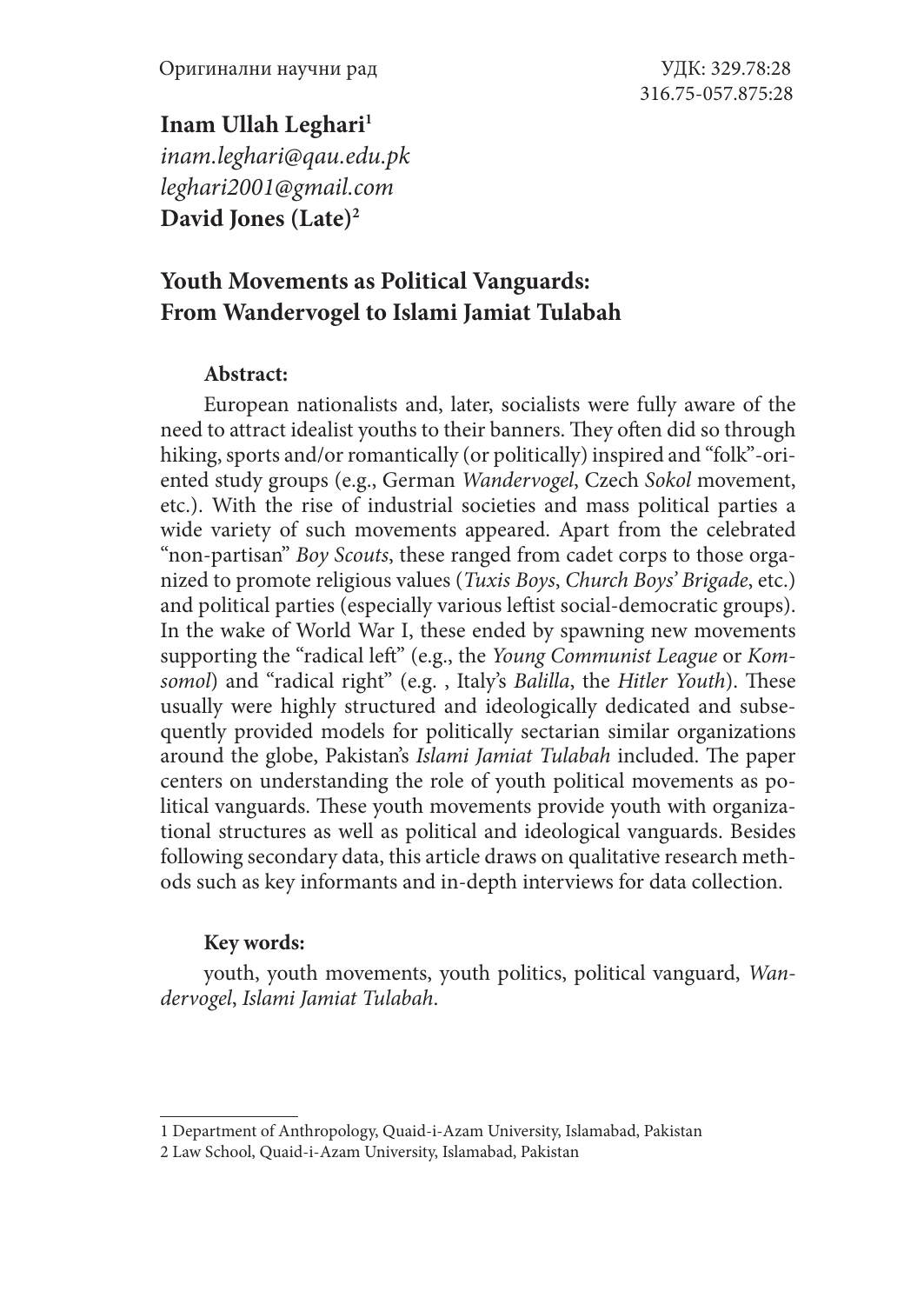## **Introduction: what is a "youth" movement?**

The first stage of any study is to define clearly just what is being examined. In the case of "youth movements" this may seem self-evident. Various dictionaries, for example, define a "youth" as "a young person, especially a young male, in late adolescence", and as a stage of development as "the time between childhood and maturity". For the United Nations, the term denotes persons of both genders ranging in age from roughly 15 to 24 year. And since in developing countries they make up some 85 percent of the population (predicted to rise to 89.5 % by 2525) (Furlong 2012), almost any popular or populist movement may be, *ipso facto*, a "youth movement".

Both in academic and political discourse youth are perceived as a potential risk or as agents of social change (see for example Banjac 2016**;**  Furlong & Cartmel 2007; Griffin 1993**;** Sukarieh & Tannock 2014**).** Recently youth has demonstrated activist role in the form of social mobilization and protests across the world with the examples of Arab Spring in the Middle East or during protests against economic crises in Southern Europe and the recruitment of young people as fighters by *ISIS* and role of youth in yellow vest movement in France. All these incidents point to vulnerability of youth. UN and its agencies such as the UNDP, ILO have recently embraced youth groups as in need of positive empowerment (Kwon 2018).

The first section of article sets out the introduction by drawing on literature on youth and youth movements. Following section lays out methods used in this paper. In the finding section, an overview of the role of youth as political vanguards is unfolded by describing various examples of youth movements across the world. The main body of the article sheds light on how various youth movements play the role of vanguard of revolution for their respective ideologies whither fascist, communist or from Islamist orientation.

#### **Methodology**

Besides following secondary data and literature review, qualitative research methods, such as key informants and in-depth interviews were employed for data collection. A sample of 25 respondents was selected through purposive sampling in Lahore which is the capital of Punjab province of Pakistan**.** Lahore was selected as study area because most of the youth political activism of the *Jamiat* is carried out there. Informed consent was obtained from respondents. Pseudonyms are used in the research where quotes of key informants and respondents are cited.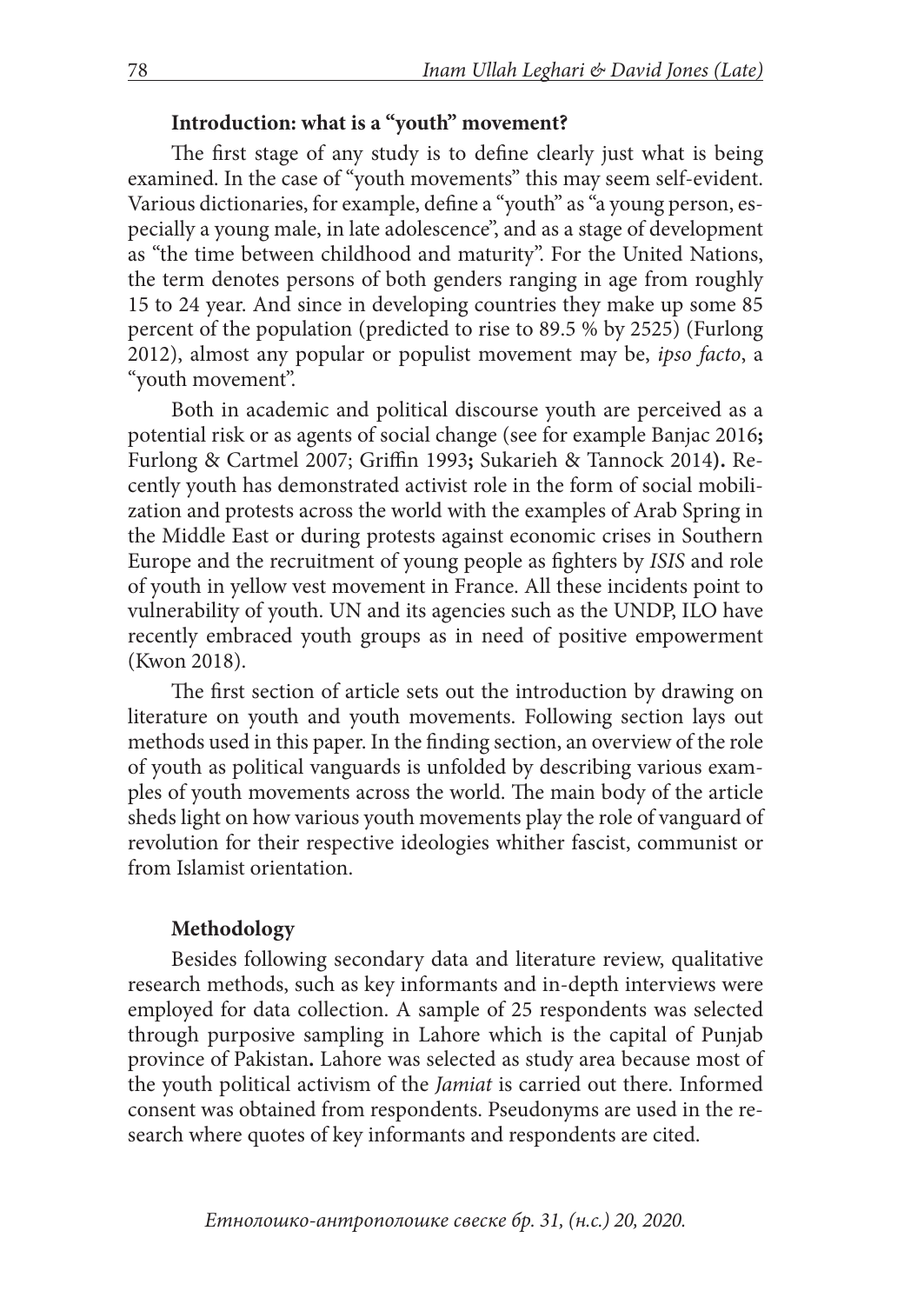Nonetheless, due to lack of funding and travel constraints, we were unable to ascertain the primary data from European youth movements and secondary data and literature review is also used during the research.

### **Findings and discussion**

The use of the term "youth movement" usually is reserved for a "political or religious or social reform movement or agitation consisting chiefly of young people", or in the parlance of the former Soviet Union, for the "struggle of youth to satisfy its socioeconomic and political demands" and/or "youth's general participation in the political struggle". But again, the issue of defining "youth" arises since on closer examination, the term is anything but self-explanatory. Indeed, definitions specifying age groups vary significantly from chronological period to period, and even within the same period. Others, meanwhile, follow the model of Benito Musolini's fascist *Youth of the Lictors* organization that began inducting children under age 8 as *Figli della Lupa* (*Children of the Wolf*), and finished with *Vanguard Musketeers* at age 17, after which the youth became a *Young Fascist*, a *Black Shirt* or began military service ("National youth groups : Italian fascists" 1998). The Soviet Union's *All-Union Leninist League of Communist Youth VLKSM* or *Komsomol*) was even more inclusive: its organization included the *Little Octobrists* (age 7-9), *Young Pioneers* (ages 10-14/15), and *Young Communists* (ages 14/15-28), although "functionaries" could be older still (Il'inskii 1981).

These variations regarding definitions of "youth" are underscored by the following review of the types and varieties of "youth movements" throughout history. For although Laquer and others date the German "youth movement" from the founding of the *Wandervogel* (*Wandering Birds*) in c. 1896 (Laqueur 1962), its roots – like those of Western youth societies in general – dating back to the establishment of the first European universities in the 1100s-1200s. At that time students formed themselves into guilds on a regional basis known as *nationes*. At time these guilds enjoyed considerable power, and at times the students (who enjoyed "clerical" privilege) even set the academic calendar and could "fire" unpopular professors. Since in England, for instance, prospective students might finish grammar school (and so be fully proficient in Latin) and ready to enter university at age 12, they were clearly youths (Jenkins 2014).

At German universities some such student corporations, known as the *Studentverbindindung* (or more simply as *Verbindung*), became centres of anti-French nationalism after 1810. So too did the *Turnervereine*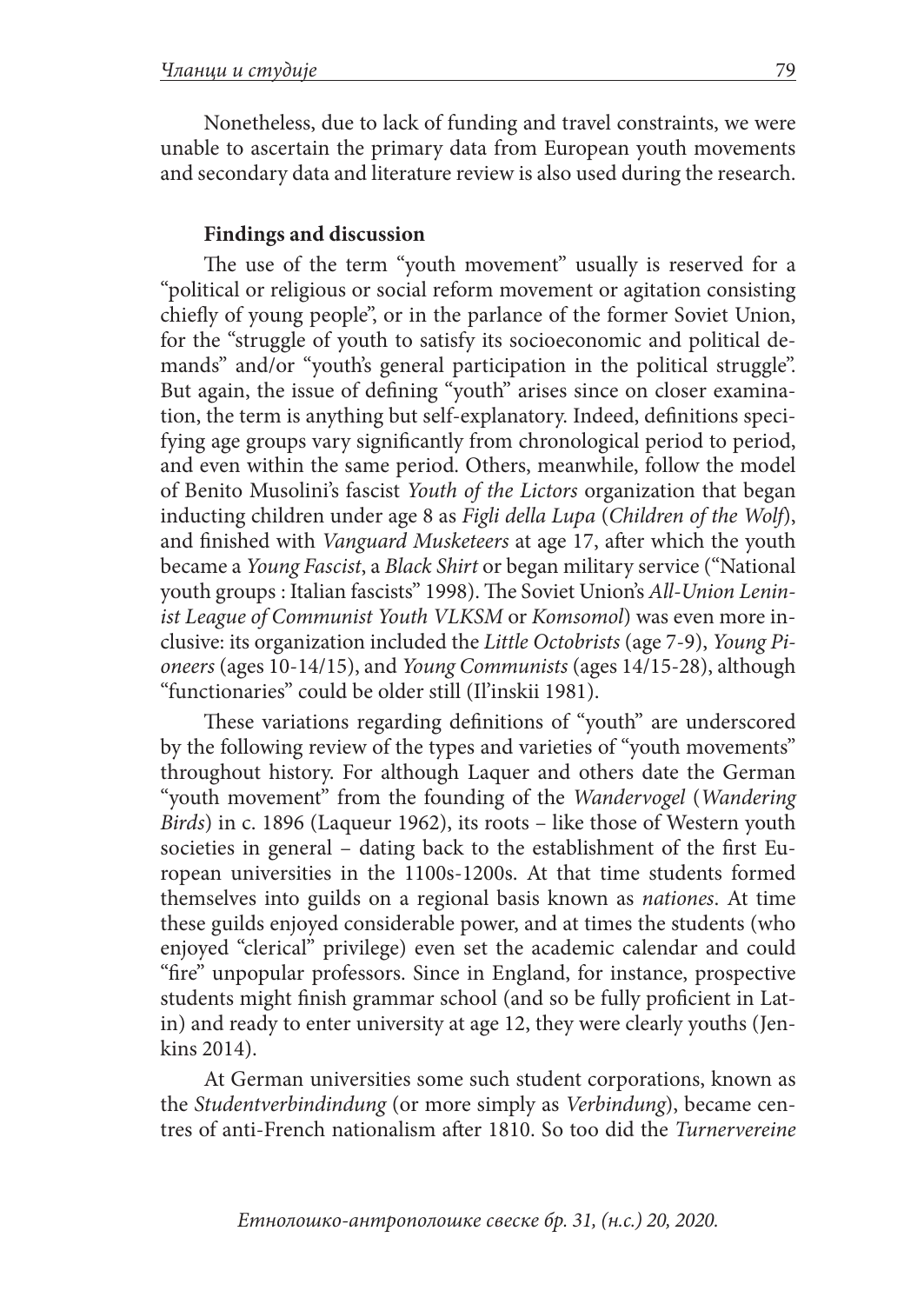(network of liberal, political gymnastic clubs) founder by "Vater" Freidrich Jahn (1778-1852) in Berlin in 1811 (Viereck 1961), after the failed uprisings of 1848 it put down deep roots among German immigrant communities in North America (Hofmann 1998) and also inspired national gymnast associations elsewhere (e.g., the Czech province of Bohemia). In 1813 members of both types of association volunteered to serve as a *Schwarze Jaeger* (*Black Hunter*) in the Prussian *Lutzow Free Corps* (perhaps 12% of which comprised students and academics) that fought to liberate Germany from Napoleon. The students' societies remained a force supporting liberal nationalism until the Revolutions of 1848, and many survived until dissolved by Hitler after 1933. The *Wandervogel* comprised nationalist and romantic "adventure" hiking and study groups, known for their black tents and "nests" (hostels), who sought relief in nature from the constraints of modern urban and industrial life. Although many of their traditions were continued after 1909 by the German *Scouting Movement*, after 1919 they were largely subsumed into the heterogeneous federation known as the *Bundische Jugend*, or more simply as the *Bunde.* After the Nazis took power in 1933, almost all were repressed or forced into the strictly controlled and structured *Hitler Jugend*, but both it and the subsequent *Free German Youth* (East Germany's *Komsomol*) adopted many of the nationalist "outward trappings" (e.g., the *black tent* or *kohte*) of their predecessors (Laqueur 1962)**.**

Until the revolutions of 1848-1852 most European "youth" movements were nationalist and politically liberal in essence. Typical in this respect are those associated with Guiseppe Mazzini (1805-1872), the founder of the secret revolutionary society *La giovine Italia* (*Young Italy*) while in exile in Marsailles in 1831. Despite his failure to spark a popular revolution in his homeland, he a 48 of the now famous (or infamous) *Communist Manifesto* of Karl Marx and Friedrich Engels. Then secondly, as a consequence, the youth movements that followed, be they socialist, conservative-nationalist or religiously based, sought to expand beyond the walls of academe. Many, of course, were created deliberately to serve the interests of the new mass political parties of both left and right, while others were formed to alleviate the plight of the ever-increasing numbers of newly urbanized workers needed to toil in the "dark satanic mills" of the industrial age. Needless to say, some sought to fulfill both these, as well as other functions, simultaneously.

Overall, however, three basic types of new youth groups that now emerged: those directly sponsored by a political movement; those which remained devoted to a nationalist, often "irredentist" cause; and those that were allegedly "non-political", but which sought to promote the "moral"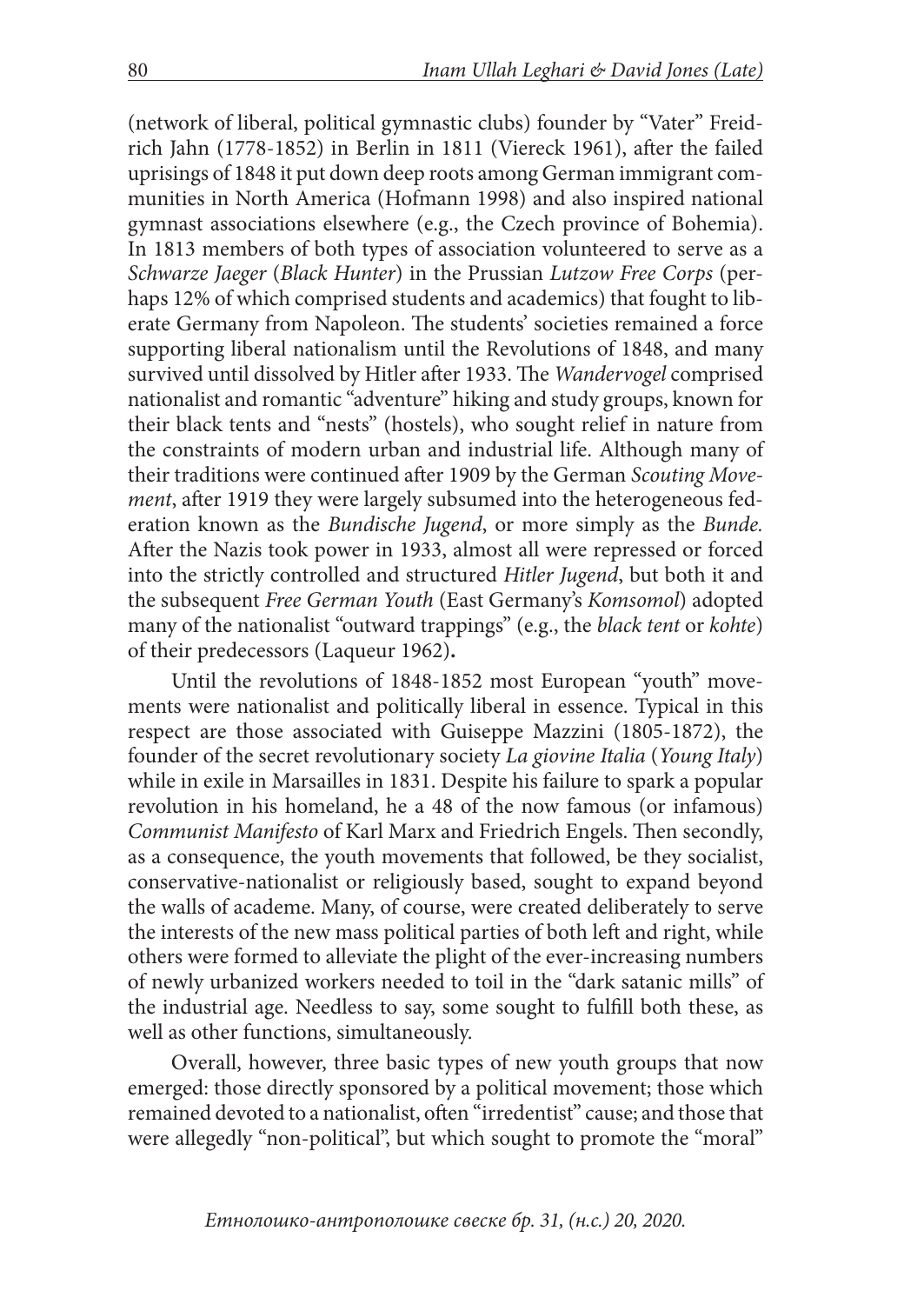and physical well-being of the city workers (or the "proletariat"). And sometimes, especially in still "underdeveloped" East Europe and Russia, educated urban youth even focussed on the rural peasantry, despite the contempt of Karl Marx and his followers (Mitrany 1951). Indeed, in some respects the problems facing youthful reformers and radicals of the Russia's *narodniki* of the mid-1870s were not dissimilar to those confronting their counterparts in countries like Pakistan today (Good & Jones 1991).

Otherwise, the three trends noted can be briefly illustrated organizationally in the following manner. Firstly, the youth movements that openly serve established political parties have ranged from various young socialist groups on the left, through young liberals and young conservatives in the centre, to ultra-nationalist and fascist groups on the right. Among the first are found the various social-democratic movements that united to form the *Social Youth International* in 1907. These then split with the formation of the *Communist International* (*Comintern*) in 1919 to form the highly structured Marxist-Leninist "vanguard" parties typified by the Soviet *Komsomol*, and after 1945 the similar organizations throughout Communist Eastern Europe and elsewhere. On the right, parallel but equally centralized and structured "vanguard" movements appeared in the form of Mussolini's *Fascist Youth*, the nazis' *Hitler Youth*, and similar groups elsewhere. Typical of these latter are those of France which before most were disbanded in 1936, included the violent *Jeunesse Patriotes* and *Action Francaise's Camelotes du Roi* (founded in 1908), and party still patronizes university youths through *Action francaise etudiente* (Weber & Palevsky 1962)*.* In addition, mention should be made as well of the youth wing of Marine le Pen's *Front Nationale*.

 Secondly, there are the more traditional and non-party nationalist organizations that include the cadet corps found throughout the world, and the *Sokol* (*Falcon*) movement that was founded in Bohemia and then spread throughout Slavic Europe before World War I (Jones 2004) Interestingly enough, that was based on Father Jahn's German nationalist *Turnervereine* gymnastic movement, and had the avowed aim of preparing its members to serve in some future national army to liberate Czechs from the German-dominated Austrian Empire. Finally, there are other, more religiously orientated and "non-political" movements that, often acting as *de facto* NGOs, sought to serve urban youth. These include such Christian organizations as the *World Alliance of YWCAs* (f.1895), the *World Student Christian Federation* (f. 1907-1908) with its nation *Student Christian Movements* (Kee, Albu, Lindberg, Frost, & Robert 1998; Muukkonen 2002), and a range of other groups that include the non-denominational *Boys' Brigade*, the Anglican Church *Lads' Brigade*, Canada's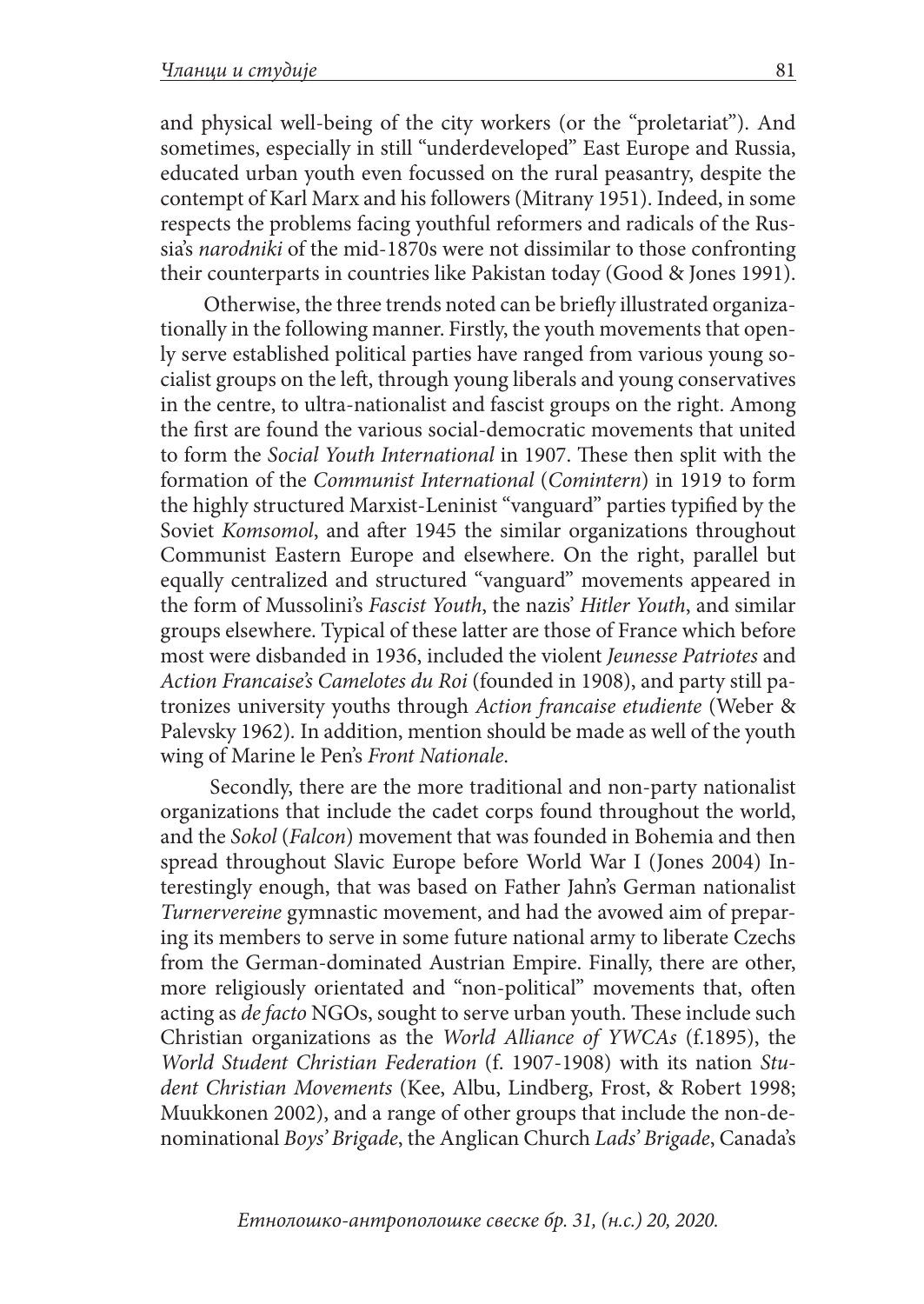*Tuxis Boys*, and so on (McFarlan 1982). Deserving of especial note in view of its international success is, of course, Lord Baden-Powell's (also) non-denominational *Boy Scout Movement* (f. 1909), which under his wife expanded to include the *Girl Guides* as well (Jeal 2007; Jones 2004; Nagy 1985).

Many of these youth movements spread into the European colonial empires, and that some have continued to operate in a post-colonial environment (*Dua*<sup>3</sup> , *Mangaraj*<sup>4</sup> ), especially in Muslim countries.

These youth movements were emerging in these countries and they were challenging the dominant social and power structures. A number of examples can be provided from Turkey, Egypt, Libya and Iraq, where army as modern institution played key role in providing leadership for youth movements. *Young Turks* of 1908 were previously employed by Turkish Army who played pivotal role in toppling the Ottoman monarchy, and remained in power until First World War. It was Mustafa Kemal (1881–1938) who came out of this movement in 1923 as a leader to transform Turkey into the modern Republic. Likewise, parts of Middle East, such as Egypt, Libya and Iraq too followed the footsteps of *Young Turks*. They included Gamal Abdel Nasser (1918–1970), Muammar Gaddafi (1942–2011), Saddam Hussein (1937– 2006). Although most of the modern political movements emerge in urban academic environments, *these political change generations* were exceptions for not being part of the academia, yet contributed predominantly in social and political reform movements. Their roles were critical not only during colonial periods but also against neocolonial forces after independence (Roberts 2015).

Furthermore, given the interaction often found between ethnic and religious identities, and of both with emerging national identities, it is not uncommon to find youth and student movements that are openly religious in nature. In Europe, of course, one such was France's ultra-Catholic *Action Francaise*, and beyond Europe, one such is Pakistan's *Islami Jamiat Tulabah* (*Islamic Society of Students*).

A significant facet of current surge of Islamist movements is the role of youth in these movements. These youth movements provide Islamist groups with organizational structures as well as political and ideological vanguards. In the following, we will describe Pakistani youth movement which is Islamist in outlook and has presence in major university campuses and colleges. In terms of population demographics, Pakistan

<sup>3</sup> http://www.shareyouressays.com/essays/essay-on-growth-of-youth-unrest-in-india/87368

<sup>4</sup> http://www.preservearticles.com/201103304814/youth-movement-essay.html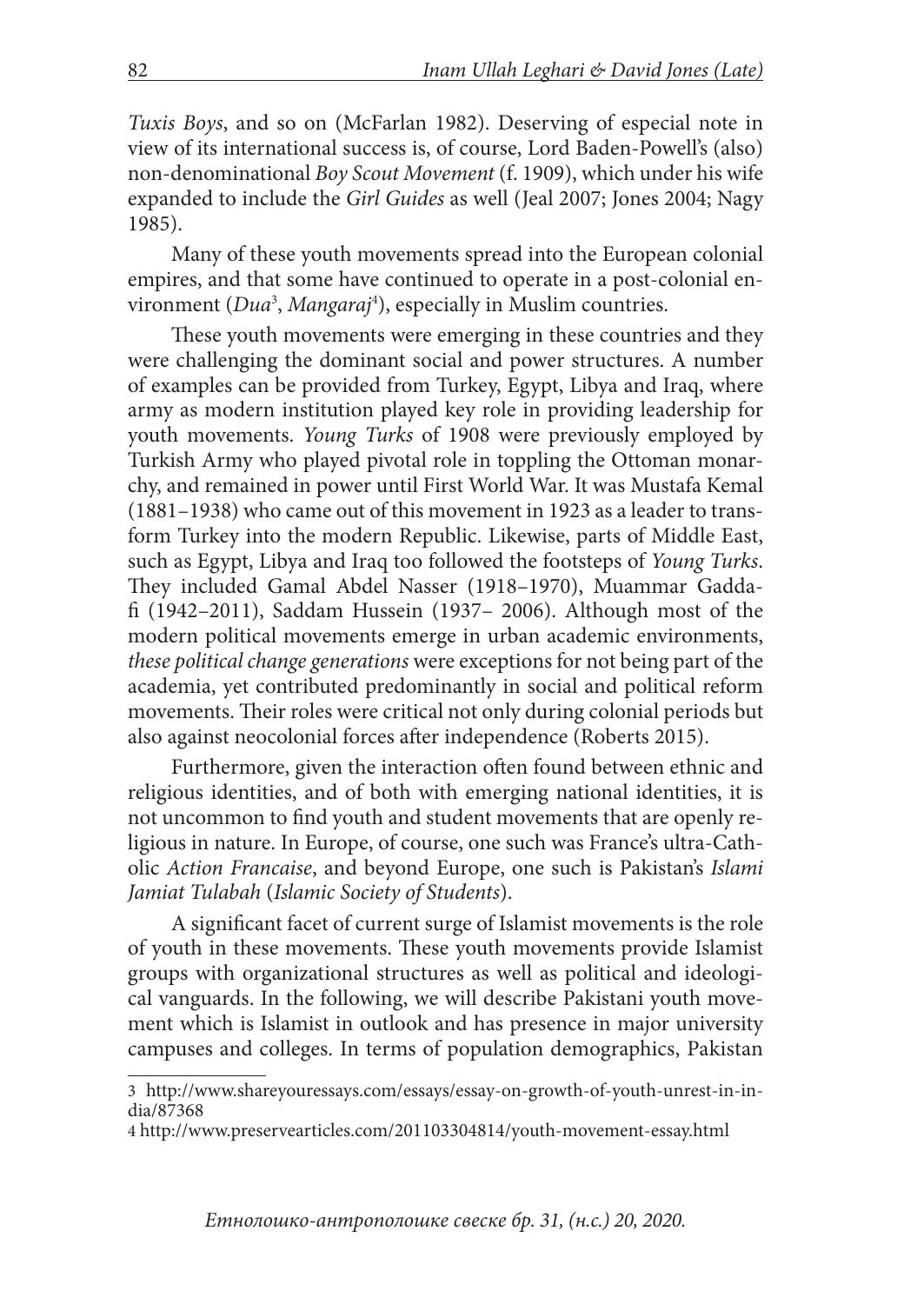comes sixth place in the world in terms of population having youth population of approximately 55% who are below 24 years of age (see for example Yousaf, 2014).

*IJT* or *Islami Jamiat Tulabah* (*Islamic Society of Students*), is the student and youth wing of *Jamaat Islami* (*Islamic Party*). *Jamaat Islami* is an Islamist party representing political Islam (See for example Esposito 1997; Roy 1994) or Islamism (Derment 2006). *Jamaat Islami* was established in 1941 during the dying days of British rule in India by Syed Abul Ala Maududi (1903-79), whose teachings inspired his followers in India, Pakistan, Bangladesh, Egypt and elsewhere (See Esposito 1992). It is highly structured and organized Islamist and religio-political and vanguard party with the goal to create an Islamic state (*Hukumat-e-ilahiya* or *Kingdome of God*).

The organizational model of *Jamaat* follows European model of politics of 1930s like fascism (Adams 1966) and even more communism (Leerman 1981) and is vanguard party in Islamist context. Its student and youth wing was found on 23 December 1947 in Lahore. *Jami'at*, as the youth student wing is commonly known. The female youth wing of the *IJT*, the *Islami Jamiat Talibat*, emerged in 1969 to counter increasing influence of feminist activist's group at Punjab University, Lahore (Nasr 1992).

*IJT* also takes inspiration from *Muslim Brotherhood of Egypt* and there are similarities in the organizational structure and ideology of these two Islamist groups. Youth in *Muslim Brotherhood of Egypt* and *Jamaat Islami* of India and Pakistan play pivotal role in the social services by organizing Islamic study circles, sponsoring social services like working during disaster and relief effort, providing subsidized books and arranging recreational trips for new recruits. From its inception, *Youth* in *IJT* serve as a **"**foot soldiers" or "soldiers' brigade" (see Nasr 1992), fighting for what they perceive as un-Islamic.

As one of the key informant said:

These days it is difficult to be a Muslim even in Muslim majority countries owing to reasons of injustice, western dominance and threat of westernization and secularism. These were the reasons which compelled me to join *IJT*. It made me think that Islam is in danger (Younus, age 20 years).

The youth wing of *Jamaat Islami* plays an activist and sometimes violent role on Pakistani campuses, against left leaning and liberal aca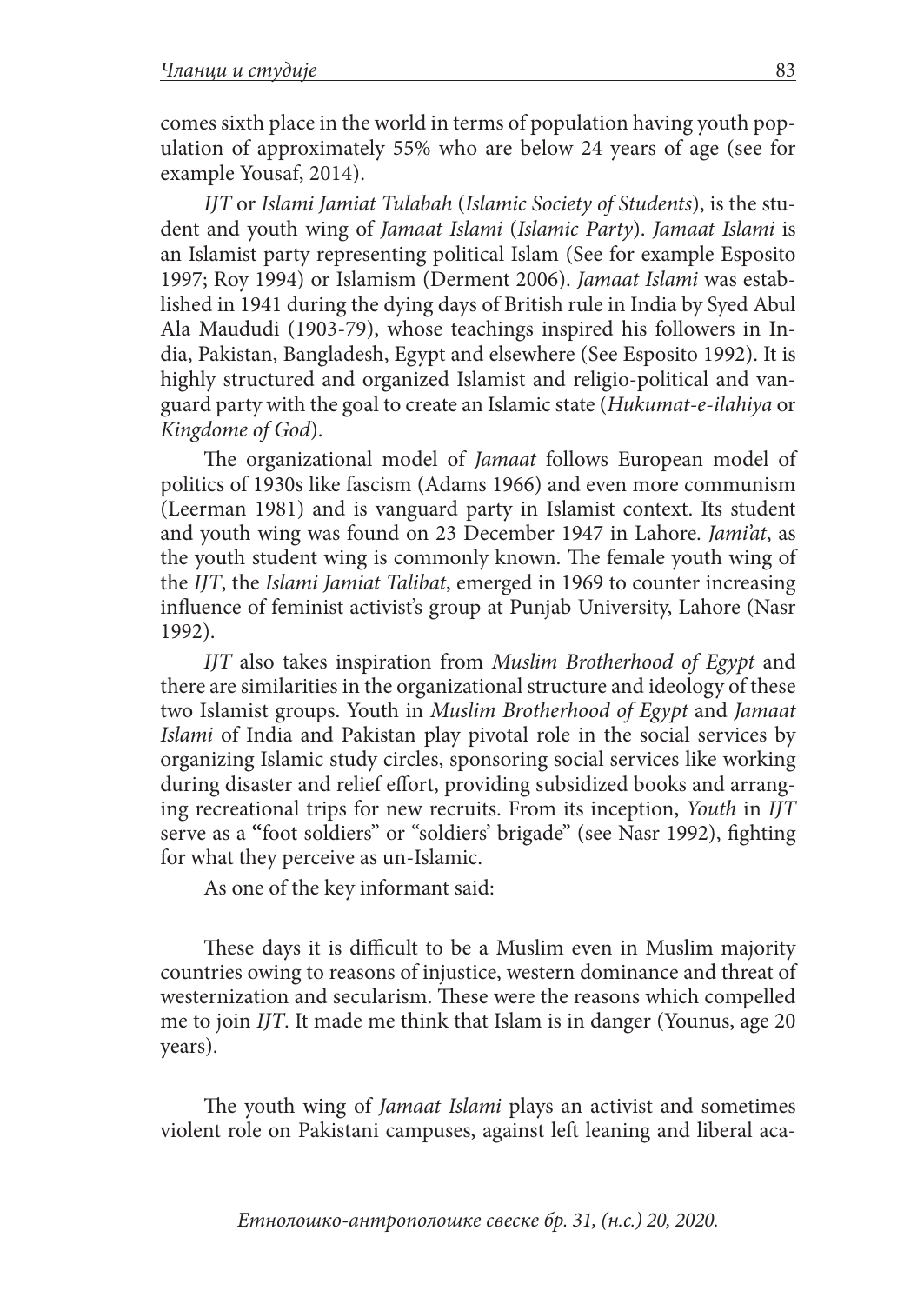demics as well as leftist student groups such as the *Democratic Student Federation* (*DSF*), *National Student Federation* (*NSF*), *PSF* (*People Student Federation*) and ethnic based student groups like Pashtuns, Balouch, Muhajirs, Sindhis, Serakis ).

Historically, since its emergence and expansion, *Jami'at* expanded its role from campus politics to fight global Jihad during Bangladeshi civil war to Kashmir and Afghanistan. During 1971, *Jami'at* established two paramilitary counter-insurgency organizations, *Al-Badr* and *Al-Shams* to face Bengali nationalists and separatists forces during Bangladeshi civil war.

In terms of its organisation, it is highly structured and well organized. New member or recruit is classified into five ranks: *Hami* (*supporter*), *Karkun* (*worker*), *Rafiq* (*friend*), *Umidvar* (*candidate members*), and *Rukun* (*member*).

Another respondent added:

*Jamiat* gives me a platform and sense of belonging to religion. Muslims are far away from true path of *Deen* (religion). I come from a lower middle class background from village in rural Punjab. I have served *Tanzeem* (Organization) several years in various capacities (Majid, 23 years).

#### **Conclusions:**

In this article we have tried to show how various European nationalists and, later, socialists and even Islamists tried to attract idealist youths to their banners through hiking, sports and/or romantically (or politically) inspired and "folk"-oriented study groups. With the rise of industrial societies, print capitalism and mass political parties, a wide variety of such youth movements appeared on "radical left" (e.g., the *Young Communist League* or *Komsomol*) and "radical right" (e.g., Italy's *Balilla*, the *Hitler Youth*) and also within Islamist movements.

The article shows how different youth movements have played the role as political vanguards around the world among respective contexts. Their history and evolution reflects the dynamics of the development of these youth wing as ideological vanguards and highlights the socio-political stimuli that controls their evolution, expansion and future direction. These youth movements are the carriers, vehicles and instruments of corresponding ideologies through various levels of indoctrination at a formative and impressionable juncture of youth. These youth movements provide particular political groups with organizational structure as well as ideological point of references as they provide training grounds for future leadership.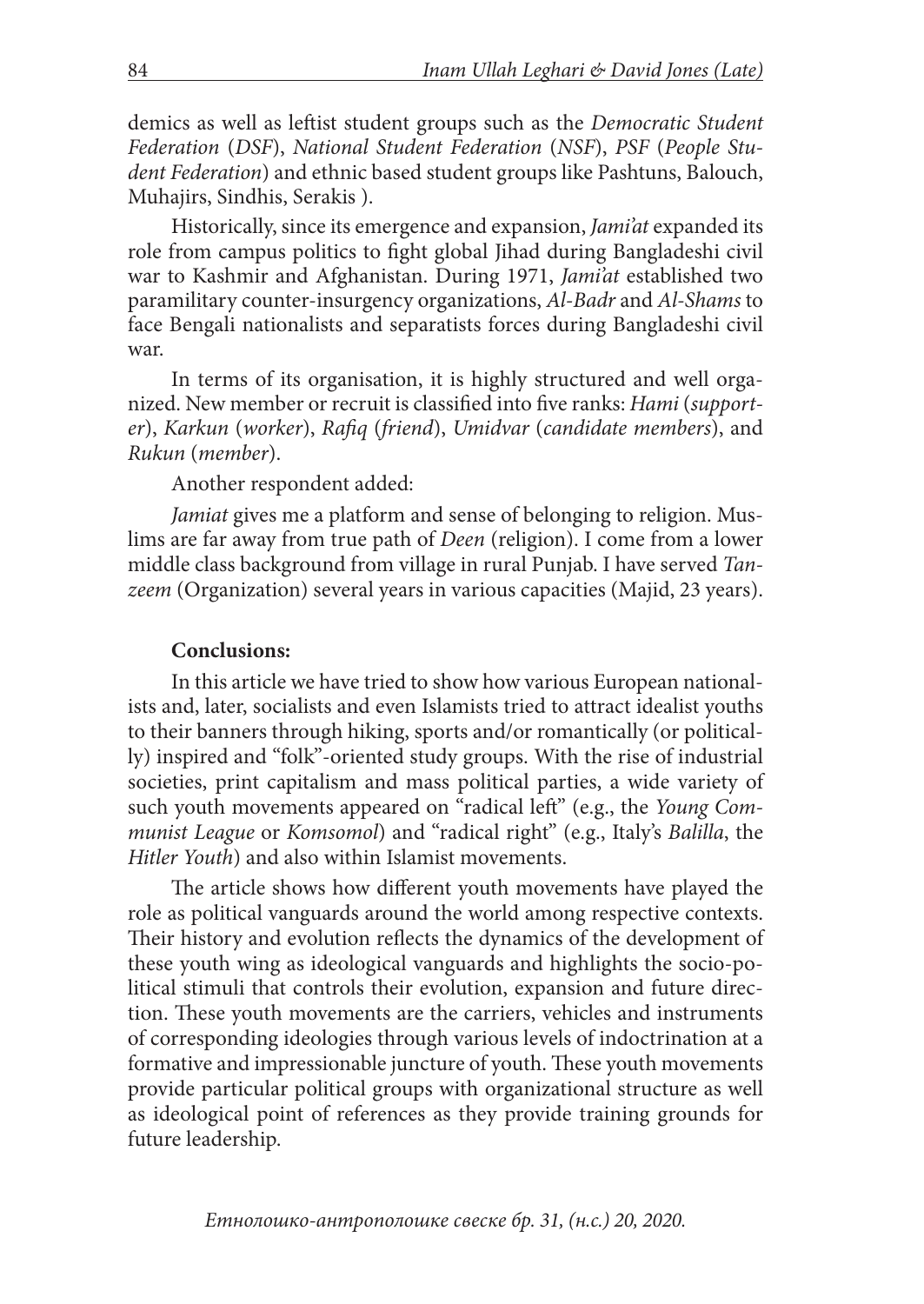## **Bibliography:**

Adams, C. J. 1966. "The Ideology of Mawlana Mawdudi". In *South Asian politics and religion*, ed. Donald Eugene Smith, 371-397. Princeton, NJ: Princeton University Press.

 Banjac, M. 2017. Youth, risk and the Structured Dialogue: governing young EU citizens. *Journal of Youth Studies* 20 (4): 471–486. Retrieved from https://www.tandfonline.com/doi/full/10.1080/13676261.2 016.1241866

Denis, M. S. 1994. *Mazzini* (1st ed.). New Haven, CT: Yale University Press. Retrieved from https://www.abebooks.co.uk/first-edition/Mazzini-Mack-Smith-Denis-Yale-University/22394770900/bd

Dua, P. n.d. Essay on Growth of Youth Unrest in India. Retrieved March 18, 2019, from SHARE YOUR ESSAYS website: http://www. shareyouressays.com/essays/essay-on-growth-of-youth-unrest-in-india/87368

Demant, P. R. 2006. *Islam vs. Islamism: The dilemma of the Muslim world*. Santa Barbara, CA: ABC-CLIO.

Esposito, J. L. 1992. *The Islamic Threat: Myth or Reality*?, New York: Oxford University Press.

Esposito, J. L. (ed.) 1997. *Political Islam: revolution, radicalism, or reform?*. Boulder, CO: Lynne Rienner Publishers.

Furlong, A. 2012. *Youth studies: An introduction*. London: Routledge.

Furlong, A. & F. Cartmel. 2007. *Young people and social change : new perspectives* (Second edition). Maidenhead: Open University Press. Retrieved from https://trove.nla.gov.au/version/46680134

Good, J. E. & D. R. Jones, 1991. *Babushka: The life of the Russian revolutionary Ekaterina K. Breshko-Breshkovskaia (1844-1934)*. Newtonville, MA: Oriental Research Partners.

Griffin, C. 1993. *Representations of Youth: The Study of Youth and Adolescence in Britain and America*. Cambridge: Polity Press. Retrieved from https://www.wiley.com/en-nl/Representations+of+Youth%3A+The+- Study+of+Youth+and+Adolescence+in+Britain+and+America-p-9780745602806

Hofmann, A. R. 1998. 150 years of Turnerism in the United States. Retrieved March 18, 2019, from IUPUI website: http://www.iupui. edu/~hoyt/Hofmann.htm

Il'inskii, I. M. 1981. *VLKSM v politicheskoi sisteme sovetskogo obshchestva*. Moscow: Molodaia gvardiia.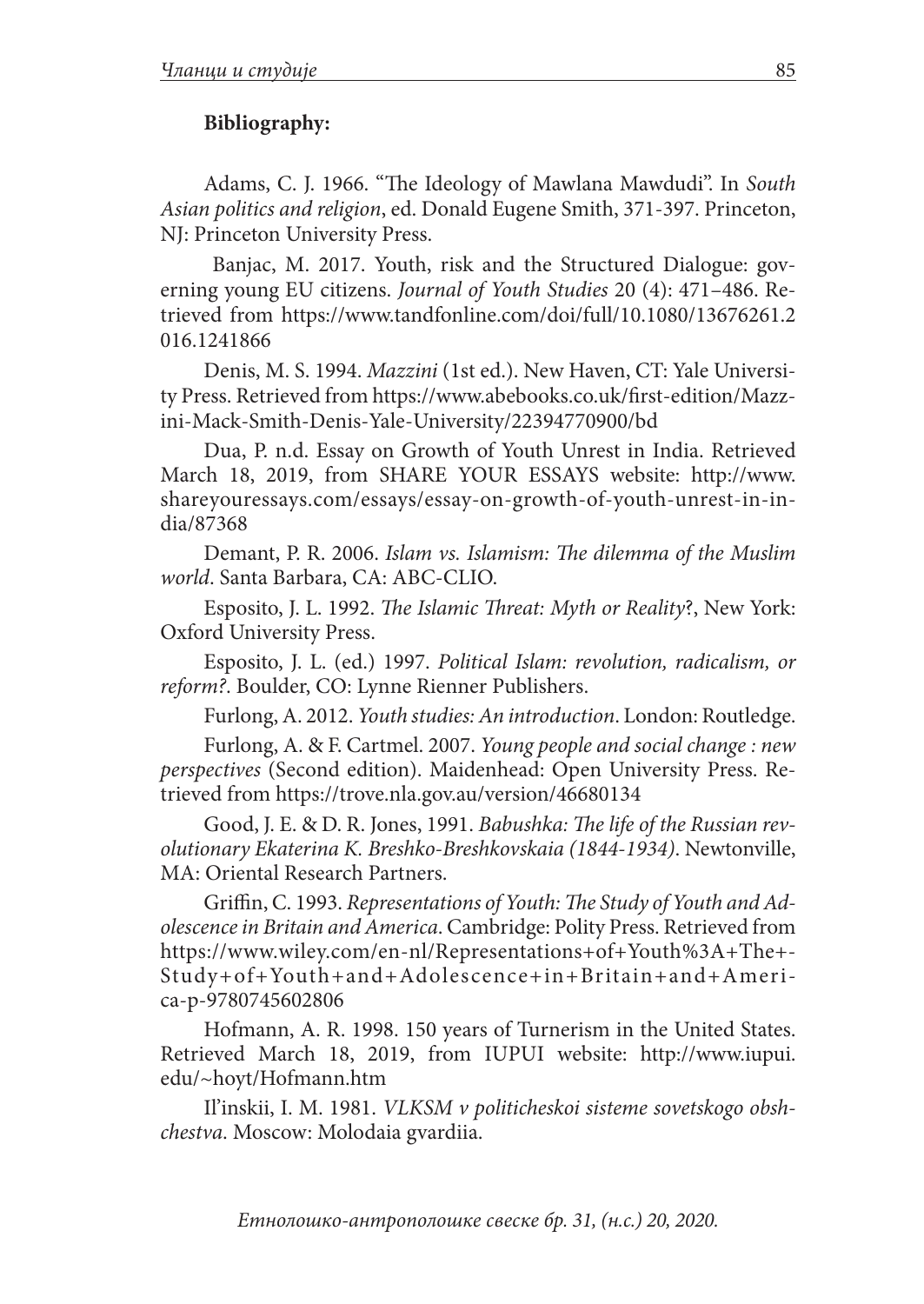Jeal, T. 2007. *Baden-Powell: Founder of the Boy Scouts*. New Haven: Yale University Press.

Jenkins, S. 2014. *Medieval student violence : Oxford and Bologna, c.1250-1400* (Doctoral dissertation, Swansea University). Retrieved from https://ethos.bl.uk/OrderDetails.do?uin=uk.bl.ethos.678402

Jones, D. R. 2004. Forerunners of the Komsomol: Scouting in Imperial Russia. In *Reforming the Tsar's Army. Military Innovation in Imperial Russia from Peter the Great to the Revolution*, eds. David Schimmelpenninck van der Oye and Bruce W. Menning, 56–81. Washington, D.C.: Woodrow Wilson Center Press - Cambridge University Press.

Kee, H., E. Albu, C. Lindberg, J. Frost, & D. Robert. 1998. *Christianity: A Social And Cultural History*. Upper Saddle River, NJ: Prentice Hall. Retrieved from https://works.swarthmore.edu/fac-religion/371

Kwon, S. A. 2018. The politics of global youth participation. *Journal of Youth Studies* 22 (4), 1–15. https://doi.org/10.1080/13676261.2018.15 59282

Laqueur, W. 1962. *Young Germany: A History of the German Youth Movement*. New Brunswick, NJ: Transaction Publishers.

Lerman, E. 1981. Mawdudi's concept of Islam. *Middle Eastern Studies* 17 (4): 492-509.

Mangaraj, S. n.d. Essay on Youth Movement in India. Retrieved March 18, 2019, from Preserve Articles website: http://www.preservearticles.com/201103304814/youth-movement-essay.html

McFarlan, D. M. 1982. *First for Boys: Story of the Boys' Brigade, 1883- 1983*. London: Collins. Retrieved from https://www.ebay.co.uk/p/Firstfor-Boys-Story-of-the-Boys-Brigade-1883-1983-by-Donald-M-McFarlan-Paperback-1982/88578723

Mitrany, D. 1951. *Marx Against the Peasant: A Study in Social Dogmatism*. Chapel Hill: University of North Carolina Press. Retrieved from https://archive.org/details/marxagainstpeasa00mitr

Moody, T. W. 1952. Young Ireland and 1848. *Irish Historical Studies* 8 (29): 85–86. https://doi.org/10.1017/S0021121400027292

Muukkonen, M. 2002. *Ecumenism of the Laity: Continuity and Change in the Mission of the World's Alliance of Young Men's Christian Association, 1855-1955*. Finland: University of Joensuu, Faculty of Theology.

Nagy, L. 1985. *250 Million Scouts* (1st ed.). Geneva: The World Scout Foundation - Dartnell.

Nasr, S. V. R. 1992. Students, Islam, and Politics: Islami Jami'at-I Tulaba in Pakistan. *Middle East Journal* 46 (1): 59–76. Retrieved from

*Етнолошко-антрополошке свеске бр. 31, (н.с.) 20, 2020.*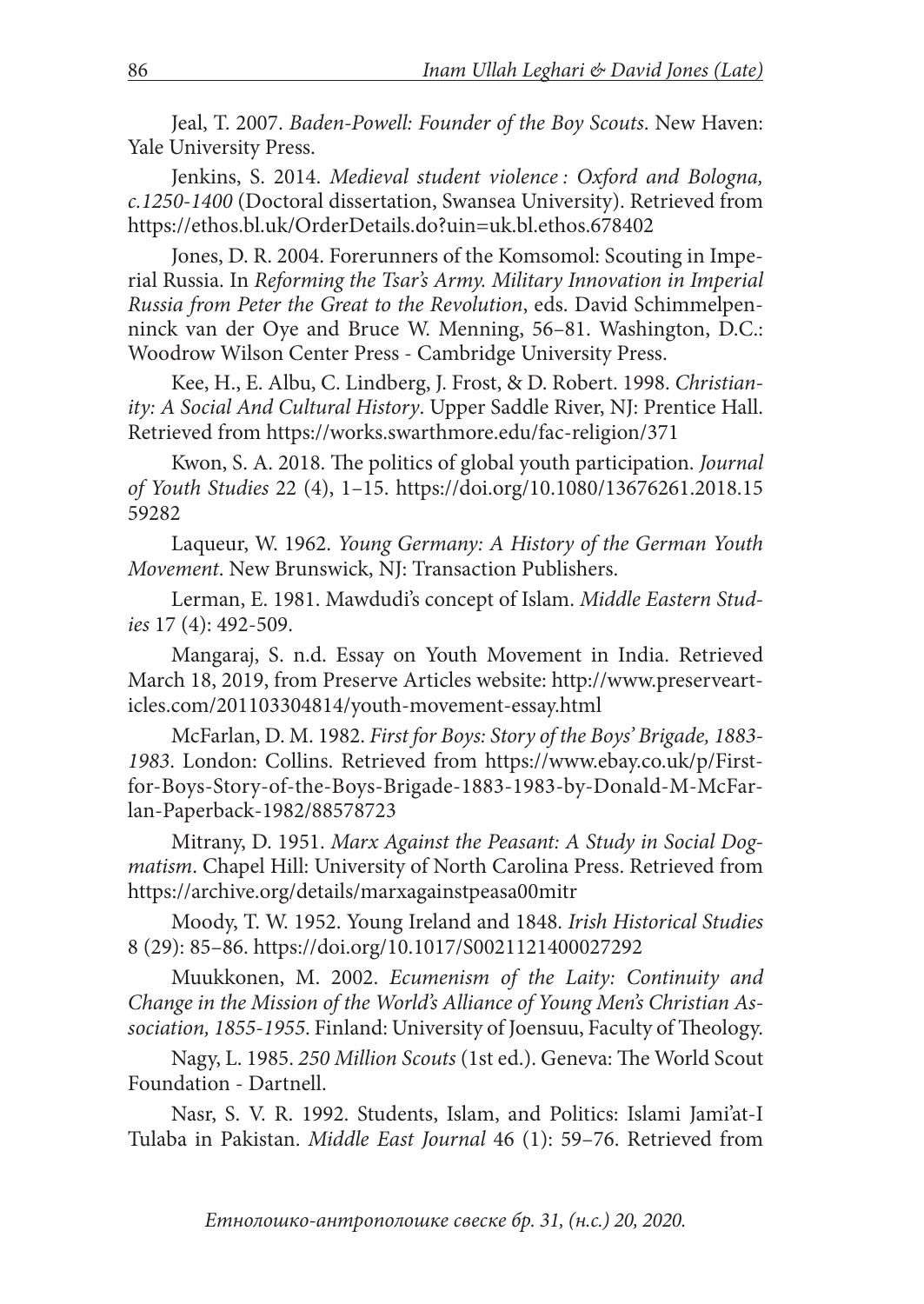## https://www.jstor.org/stable/4328393

National youth groups : Italian fascists. (1998, January 14). Retrieved March 18, 2019, from Navigate the Historic Boys' Uniform website: https://www.histclo.com/youth/youth/org/nat/ita/natit.htm

Roy, O. 1994. *The failure of political Islam*. Cambridge: Harvard University Press.

Roberts, K. 2015. Youth mobilisations and political generations: young activists in political change movements during and since the twentieth century. *Journal of Youth Studies* 18 (8): 950–966. https://doi.org/10 .1080/13676261.2015.1020937

Sukarieh, M., & S. Tannock. 2014. *Youth Rising?: The Politics of Youth in the Global Economy* (1st ed.). New York: Routledge. Retrieved from https://www.routledge.com/Youth-Rising-The-Politicsof-Youth-in-the-Global-Economy-1st-Edition/Sukarieh-Tannock/p/ book/9780415711265

Viereck, P. 1961. *Metapolitics: The Roots of the Nazi Mind*. New York: Capricorn Books.

Weber, E., & J. Palevsky. 1962. *Action Française: Royalism and Reaction in Twentieth Century France*. Stanford, CA: Stanford University Press.

Yousaf, M. 2014. *Prospects of youth radicalization in Pakistan: Implications for U.S. policy*. Washington, D.C.: The Saban Center for Middle East Policy. Google Scholar